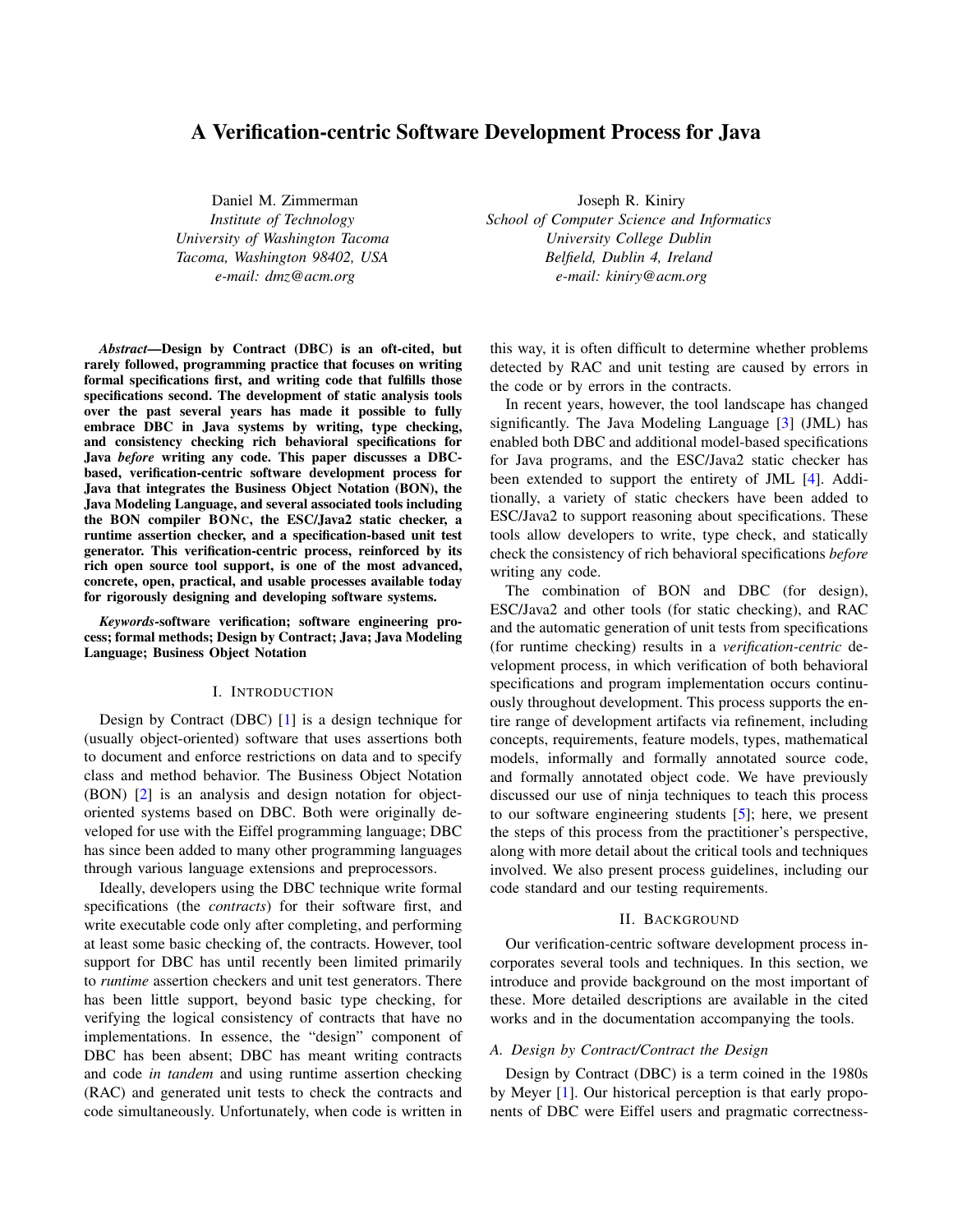by-construction formal methodologists who actually wrote software systems.

Eiffel encourages programmers to use contracts both by incorporating specification constructs like preconditions, postconditions, and invariants directly into the language and by providing a rich set of libraries with specifications and extensive design and development documentation [\[6\]](#page-8-5). The use of Javadoc [\[7\]](#page-8-6) in the early development of Java is another example of such implicit proselytizing; the highquality documentation available for the core Java libraries, and the integration of that documentation into the source code, has encouraged many Java developers to follow suit.

It has now been over fifteen years since Eiffel's introduction, and a new standardization effort was recently completed [\[8\]](#page-8-7). However, Eiffel still has limited support for rich contracts with quantifiers, and little implemented support for mathematical models, data and program refinement, and other specification constructs that have been found to be invaluable in adjacent research communities such as the JML community [\[9\]](#page-8-8), [\[10\]](#page-8-9). Also, while Eiffel's tool support has evolved, it is not as comprehensive as that of larger and less fragmented communities.

As a result, Eiffel developers (as well as developers who use DBC frameworks in other languages) often carry out a process that we call *Contract the Design* (CTD). CTD is effectively the logical dual of DBC; in CTD, the contracts are written *after* the executable code in an attempt to formally specify its desired behavior and subsequently test the existing code against that behavior. CTD allows DBC advocates to, in the spirit of Parnas and Clements [\[11\]](#page-8-10), "fake a rational [DBC] process". Clearly, delivering software with accurate documentation and specifications—even those written after the code is complete—is significantly better than delivering a system with no formal descriptions whatsoever.

Our experience has been that, though CTD is sometimes necessary, starting with DBC and writing formal specifications before writing any code results in both better specifications and better code. In order to effectively practice DBC in tandem with CTD, quality tool support for reasoning about program development artifacts other than executable code is necessary. As previously noted, such tool support does not currently exist for Eiffel. However, it does exist for Java in the form of various tools that work with JML.

#### *B. The Java Modeling Language*

The Java Modeling Language (JML) [\[12\]](#page-8-11) is a specification language for Java programs. In addition to supporting class and method contracts in the DBC style, it allows developers to specify more sophisticated properties up to and including full mathematical models of program behavior. Several tools work with JML, including compilers, static checkers, test generators, and specification generators [\[13\]](#page-8-12).

The *Common JML* tool suite is the "canonical" set of JML tools. It includes a type checker (jml), a JML compiler (jmlc) that compiles JML annotations into runtime checks, a runtime assertion checker (jmlrac), a version of Javadoc (jmldoc) that generates documentation including JML specifications, and a unit test generation framework (JML-JUnit, discussed further in Section  $II-D$ ). These tools have interfaces similar to those of their Java counterparts; for instance, jmlc behaves very much like javac. They can be used from the command line, in project build configurations with build systems like GNU Make and Ant, and in integrated development environments such as Eclipse.

Support for modern Java (version 5.0 and later) syntax in JML—including generic types—is still being developed. The JML4 project [\[14\]](#page-8-13) is an effort to integrate JML into the Eclipse IDE, and OpenJML<sup>1</sup> is an effort to build a JML compiler based on the current OpenJD $K^2$  code base. While the process described here has been developed with the Common JML tool suite, the newer JML toolsets will function as drop-in replacements when they become generally available.

# *C. ESC/Java2*

ESC/Java2 [\[4\]](#page-8-3), an evolution of the original Digital SRC ESC/Java [\[15\]](#page-8-14), is an extended static checker for Java. ESC/Java2 statically analyzes JML-annotated Java classes and interfaces at compile time to perform two main functions. First, it identifies common programming errors such as null pointer dereferences, invalid class casts, and out-ofbounds array indexing. Second, it performs several kinds of verification to attempt to ensure that the code is correct with respect to its associated JML specifications.

Several new checkers have been developed atop ESC/Java2 to address the challenges we have faced during verification-centric systems development. For example, it is easy, especially for developers who are just learning DBC, to write inconsistent specifications such as preconditions that collapse to a logical false. Originally, ESC/Java2 would happily claim that methods fulfilled such specifications, because any verification condition can be proven valid from a false antecedent; with the addition of a specification consistency checker, such specifications now generate warnings.

The new checkers that we use in our process include a soundness and completeness warning system [\[16\]](#page-8-15), a specification-aware dead code detection system [\[17\]](#page-8-16), an improved loop invariant generation subsystem [\[18\]](#page-8-17), the aforementioned specification consistency checker, and others.

As with JML, support for modern Java syntax and constructs in ESC/Java is still being developed. We expect to incorporate support for modern Java in the next major version of ESC/Java; another extended static checking tool, ESC4 [\[19\]](#page-9-0), is also being developed as part of the JML4 toolset.

<sup>1</sup><http://jmlspecs.svn.sourceforge.net/viewvc/jmlspecs/OpenJML/> <sup>2</sup><http://openjdk.java.net/>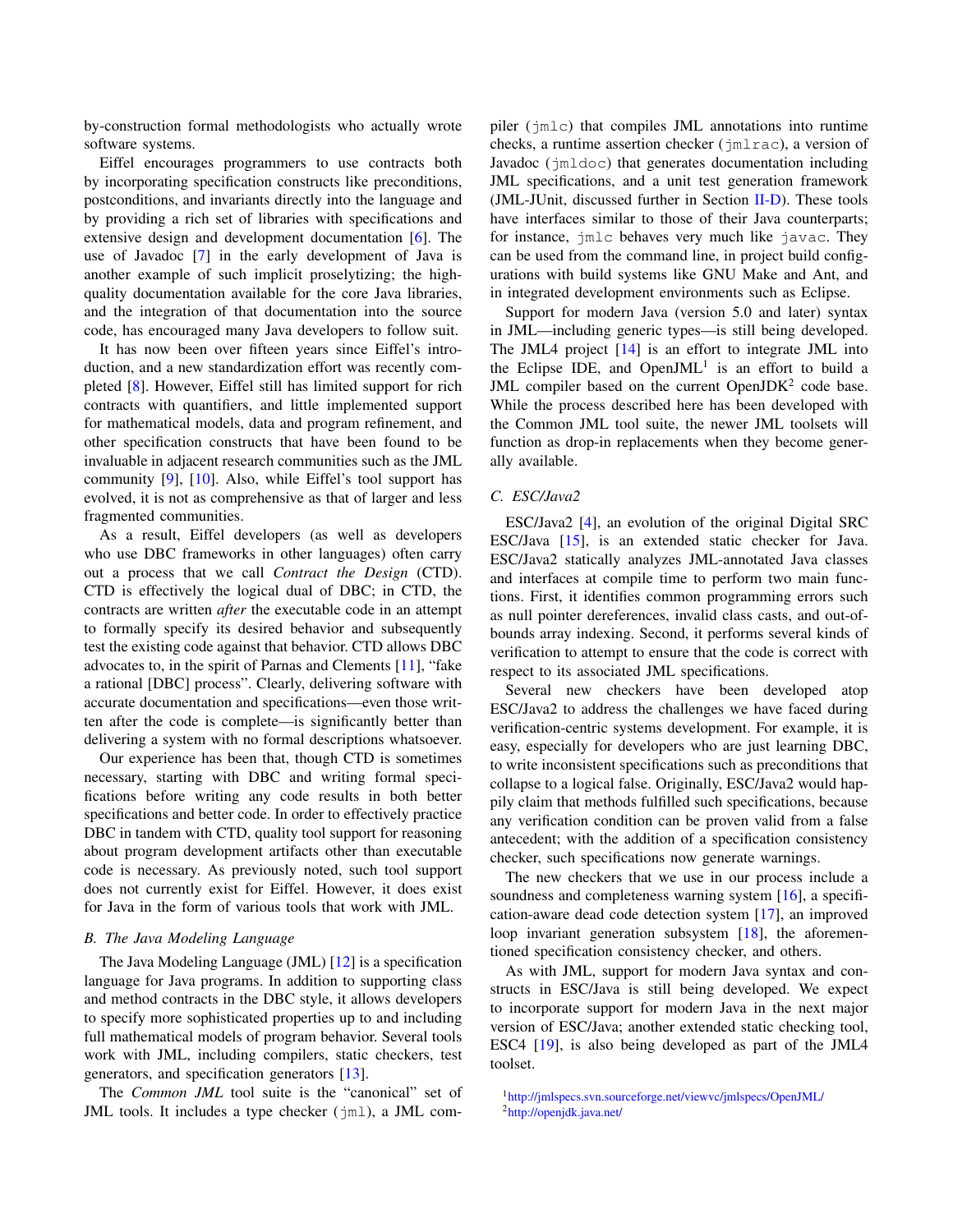# <span id="page-2-0"></span>*D. Unit Testing and Static Checking: Partners in Quality*

Static checking is not sufficient to find all potential code problems, as there are many program properties that cannot be statically checked automatically [\[20\]](#page-9-1). Unit testing, a technique that exercises individual units (packages, classes, methods) of a system with known inputs to verify that they generate expected outputs, helps address this insufficiency.

Considerable research has been devoted to finding efficient ways to run and analyze the results of unit tests, as well as to the generation of good sets of unit tests for particular systems [\[21\]](#page-9-2). In practice, however, the vast majority of unit tests are written using a manual process whereby the developer considers each method under test, determines good inputs to test it with, determines what the generated outputs for those inputs should be, and writes a *test oracle* to call the method with the test inputs and validate its outputs.

The JML-JUnit tool takes a different approach to unit testing: it generates unit tests that use the JML runtime assertion checker as a test oracle, eliminating the need for the developer to write one  $[22]$ . All the developer must do is tell JML-JUnit what data values to use as method parameters for testing. In this way, a test passes if there is no runtime assertion checking error generated when the method is called, and fails otherwise. This technique saves considerable effort, since the developer no longer has to write his own test oracles; however, its effectiveness depends on the correctness and completeness of the JML specifications, which is why it must be used in conjunction with the previously-discussed static checking techniques.

#### *E. Other Specification Tools*

We have used several other tools that support JML in various projects. The tools that have demonstrated a great deal of utility in our process are Daikon [\[23\]](#page-9-4), Houdini [\[24\]](#page-9-5), and RCC/Java [\[25\]](#page-9-6).

Daikon performs invariant detection by dynamically observing a program as it executes and reporting properties that held throughout the execution. Since Daikon generates JML, it is sometimes used to "bootstrap" the identification of invariants in CTD processes. It can also be helpful in finding invariants that a designer simply missed during DBC.

Houdini also generates JML but, instead of observing a system as it runs, uses heuristics to statically guess likely assertions. These guesses are then analyzed with other static checkers, such as ESC/Java, to determine their validity.

RCC/Java, unlike the previous two tools, does not generate JML. Instead, it statically analyzes concurrent Java source code to find potential race conditions. Annotations are used to indicate the relationships among objects (via references) and locks to express ownership, and among locks to express lock orderings.

These tools, along with the rest of the JML-related tools already discussed, are being integrated into the Mobius

Program Verification Environment  $(PVE)^3$  as part of the ongoing theoretical and development work of the EU FP6 Mobius project<sup>4</sup>. Our plans for formal process integration (concrete tool support for guiding a developer through our process) include environment documentation and support for process checklists, development waypoints, and contextaware hints.

#### *F. Other Code Analysis Tools*

In addition to JML and its related tools, the Mobius PVE includes custom-tuned versions of FindBugs,<sup>5</sup> PMD, $^{6}$ JavaNCSS, $7$  and CheckStyle, $8$  all of which are publiclyavailable open source static analysis tools for Java. These enforce the guidelines of our development process, including our coding and documentation standards (described in Section [IV\)](#page-5-0). By carefully configuring these tools for use within our verification-centric process, we enable a "flow like water"<sup>9</sup> style of quality software creation.

#### III. A VERIFICATION-CENTRIC PROCESS

Our verification-centric Java software development process is derived from the BON method [\[2\]](#page-8-1), which we have refined with the specific goal of generating verifiable software. We use BON instead of the widely-used Unified Modeling Language (UML) for two main reasons. First, BON was originally designed to be used with Eiffel's DBC process, so it is a good fit for our verification-centric process. Second, BON has an easily-readable, English-based textual notation, in addition to a graphical notation that is much simpler than UML. An analogue to our process could certainly be implemented with UML and the Object Constraint Language, but we will not discuss such an implementation here.

Our development process has six steps: concept analysis; identification of queries, commands and constraints; refinement of concepts; refinement of queries and commands; refinement of constraints; and finally, implementation. In this section, we describe each step in detail.

While we describe the process in a "waterfall" style, in practice it is rarely used that way. The process has been used in a "spiral" fashion as well as with extreme programming techniques. The reason the process works within these different development styles is that our underlying formal foundations, as realized in our specification languages and tools, are refinement-centric. In particular, the refinements used are all *reversible* (discussed further in Section [III-G\)](#page-5-1).

The general notions and facets of this process are *not novel*. What *is* novel is our particular, concrete instantiation

<sup>3</sup><http://mobius.ucd.ie/>

- <sup>4</sup><http://mobius.inria.fr/>
- <sup>5</sup><http://findbugs.sourceforge.net/>
- <sup>6</sup><http://pmd.sourceforge.net/>
- <sup>7</sup><http://www.kclee.com/clemens/java/javancss/>
- <sup>8</sup><http://checkstyle.sourceforge.net/>

 $9.$ . . as expressed by Chinese philosopher Laozi in the Tao Te Ching.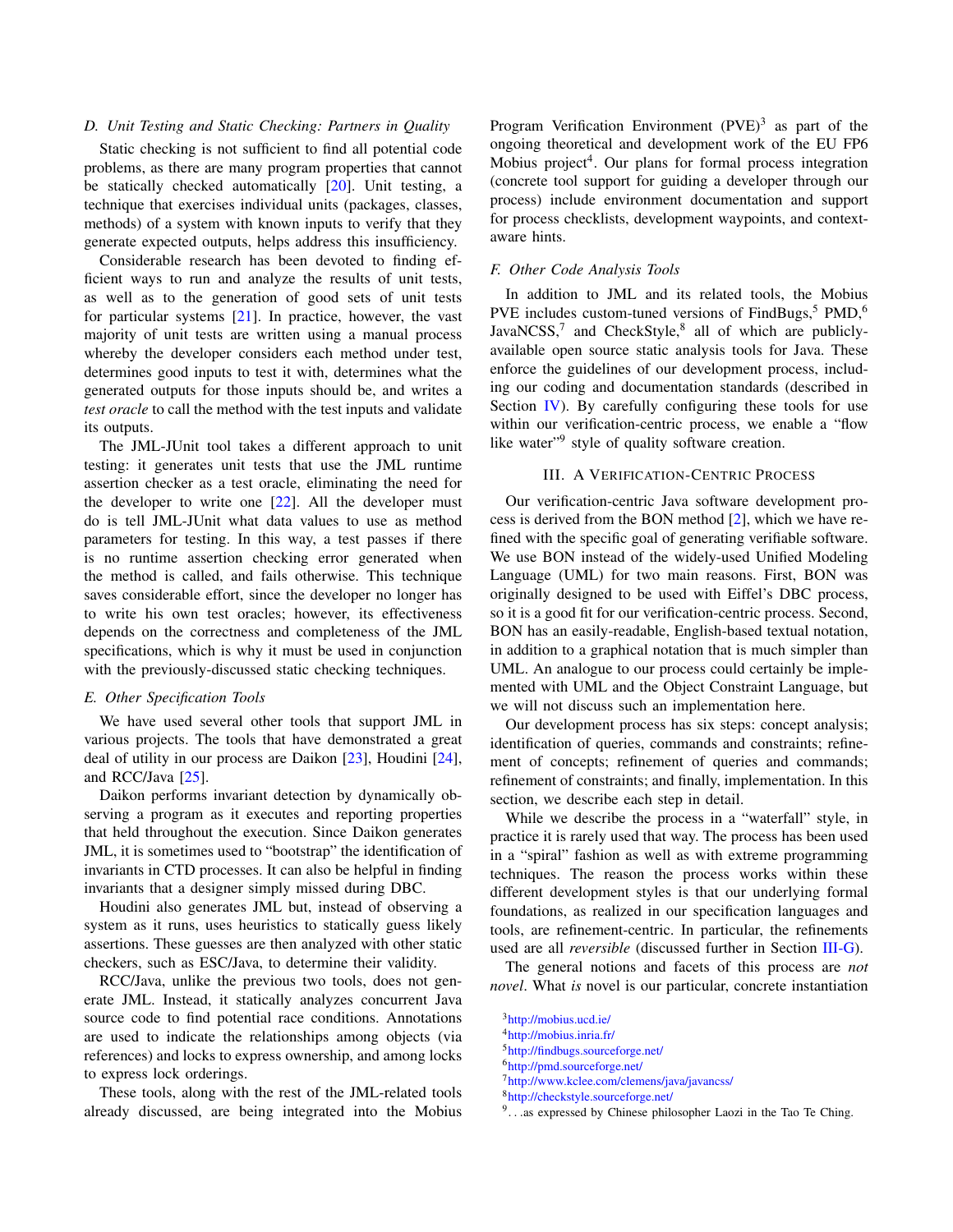class chart TUNER query 'What station are you tuned to?", "What is the station assigned to preset *the preset*?", "What is the frequency of station *the station*?" command "Tune to station *the station*!", "Tune to preset *the preset*!", "Assign station *the\_station* to preset *the\_preset*!" constraint "A station preset is an integer from 1 to 8 inclusive.", "A station is an integer from 200 to 300 inclusive.", "The frequency of station *the station* is  $((the_number / 5) + 47.9) MHz."$ 

<span id="page-3-0"></span>Figure 1. BON class chart for an FM tuner.

of these facets via underlying theory and tools and, more importantly, the fact that we and others have *actually used* this process over the last several years to develop a number of complex industrial and academic systems.

#### *A. Concept Analysis*

The first step in the process, *concept analysis* (also known as *domain analysis*), involves identifying and naming the important concepts (also called *classifiers*) in the software system and collecting them into sets of related classifiers called *clusters*. We also specify the *is-a* and *has-a* relationships among concepts. At this stage of development, we are *not* talking about "classes" in the implementation sense. A classifier might eventually refine to a class, and its relationships to other classifiers might refine to inheritance and containment relationships among classes; it might also refine to more than one class, or even refine away entirely.

The goal of concept analysis is to generate a vocabulary for working with the desired system, as well as a very coarse "picture" of the relationships within it. For example, if we are trying to model an automobile, the classifiers we list might include a wheel, an engine, a radio, a tuner, a volume control, a dial, etc. The relationships might include "a radio *has-a* tuner" and "a volume control *is-a* dial".

Concepts and clusters are specified using BON class and cluster charts. The BONC compiler checks that every concept mentioned in a system specification has a definition and a cluster, and that all clusters are organized into a hierarchy. It also checks the high-level type structure of concepts and clusters for type and containment cycles.

Fig. [1](#page-3-0) shows a BON class chart for an extremely simplified North American FM radio tuner, including the queries, commands and constraints described in the next section. In an actual implementation we would likely use inheritance to constrain a generic FM tuner (a North American FM tuner *is-a* FM tuner); for space reasons, we do not do so here.

### *B. Queries, Commands and Constraints*

Once we have our vocabulary and our set of relationships, we identify the queries, commands, and constraints associated with each concept. A *query* is a question that a concept must answer, such as "What station are you tuned to?"; a *command* is a directive that a concept must obey, such as "Assign station *the station* to preset *the preset*!"; and a *constraint* is a restriction on query responses or command contexts, such as "A station preset is an integer from 1 to 8 inclusive." Composite query/commands (or query/queries) such as "Tune to preset *the preset* and tell me the station you were previously tuned to!" are not allowed.

Each query, command, and constraint must be a simple English sentence written using a restricted vocabulary: the concepts identified in the concept analysis step; numbers and basic arithmetic operators; comparison terms ("at least", "at most", etc.); quantification terms ("every", "any", "some", etc.); articles; and some common nouns and verbs. Each query ends with a question mark, each command with an exclamation point, and each constraint with a period. These requirements help to eliminate ambiguity in the process of defining queries, commands and constraints; because each must be a simple English sentence, each must describe a small, manageable piece of functionality, and it is clear exactly what each does. The strict separation between queries and commands—reinforced by the fact that one cannot write a composite query/command as a simple English question or exclamation—makes verification easier, because it explicitly differentiates operations that can cause changes to system state from operations that cannot.

### *C. Refinement of Concepts*

After identifying all the queries, commands, and constraints, we refine our concepts into appropriate modulelike constructs (such as Java packages) and type-like constructs (such as Java classes and JML model classes). The refinement targets are nearly always constrained by one's environment (team, company, process, etc.); Java and JML constructs are not the only possible choices for use with our method—we could use C# classes instead, or refine to B specifications or Z schemas—but they are the ones we have developed and used the method with, and thus the ones we describe here.

Clusters refine to module-like constructs. With JML and Java, they typically refine to Java packages. If aggregating the higher-level concepts makes sense from a maintenance perspective, a set of clusters can refine to a single package. For example, having a package that contains only a class or two is often more trouble than it is worth.

Concepts, on the other hand, refine to type-like constructs. With JML and Java, they refine to primitive types, interfaces, abstract classes, concrete classes, and (possibly pure or immutable) model classes. Both clusters and concepts may be eliminated or aggregated at this stage, primarily because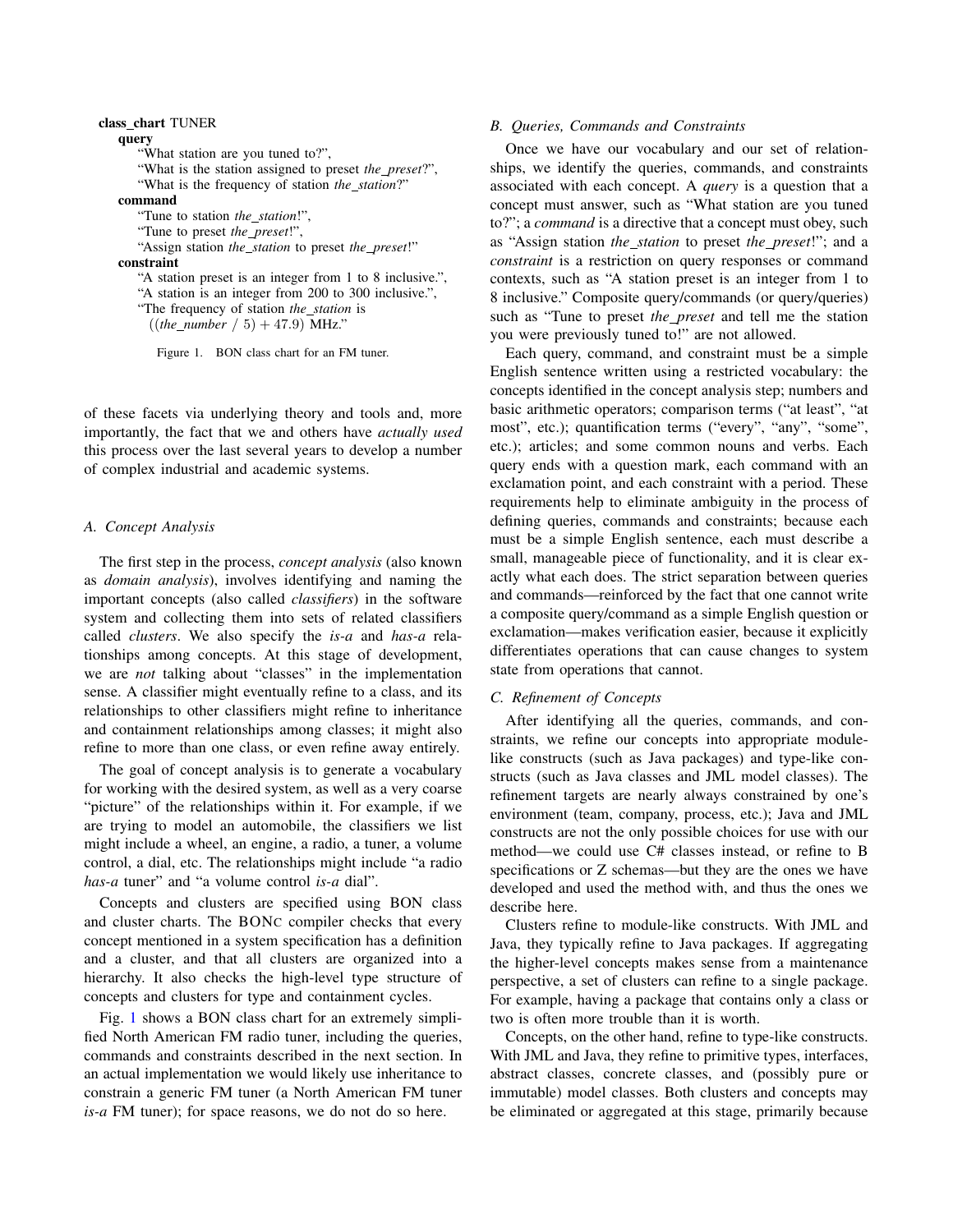```
/** @return What is the frequency of station
  the_station? */
//@ requires 200 <= the_station & the_station <= 300;
//@ ensures \result == (the_station / 5) + 47.9;
public /*@ pure @*/ float frequency
  (final int the_station) {
  //@ assert false;
  assert false;
  return 0.0f;
}
/** Tune to station the station! */
//@ requires 200 <= the_station & the_station <= 300;
//@ ensures station() == the_station;
public void tuneToStation(final int the_station) {
  //@ assert false;
  assert false;
}
```
<span id="page-4-0"></span>Figure 2. Method signatures with JML specifications.

they refine to implementations that already exist within the system under design, the Java language, or the standard Java class libraries.

Once the Java and JML constructs are identified, the queries, commands, and constraints are transferred into their corresponding constructs as specially-formatted comments. In addition, each construct is given a Javadoc comment, which is transferred from its concept definition. These transfers are currently done using manual cut-and-paste; however, the next release of BONC will automate this functionality. For space reasons, we do not show this step in the transformation here; however, a different example can be found in our previous paper [\[5\]](#page-8-4).

#### *D. Refinement of Queries and Commands*

After the Java modules have been identified and appropriate comments inserted for their queries, commands, and constraints, the queries and commands refine to method signatures. Each query or command refines to exactly one associated method signature, named using the standard Java method naming convention (e.g., assignPreset); queries refine to method signatures with non-void return types, while commands refine to method signatures with void return types. The parameter and return types of these methods are chosen exclusively from the set of Java constructs generated by concept refinement.

We give every method a Javadoc comment, which is transferred from the concept definition. The @return tag of a query is exactly the original English query ("What station are you tuned to?"), and the method description of a command is exactly the original English command ("Tune to station the\_station!"). We declare all parameters final; this assists verification by allowing the parameters to be treated as constants within the method, and also prevents the common programming error of assigning a new value to a parameter with the expectation that it will have an effect outside the scope of the method. We give the parameters names, using only lowercase letters, numbers, and underscores, that start with articles (the\_station, a\_button) or are indexed with numbers (button\_1, button\_2). This systematic naming also helps with verification, as it indicates when verification conditions refer to parameters vs. methods vs. instance fields.

We fill in all method bodies with exactly the JML assertion  $//@$  assert false;, the Java assertion assert false;, and, for methods that return values, the Java statement return null; or a return of an appropriate default value (such as false for boolean). This initial method body explicitly signifies that the method has not been implemented (instead of having intentionally been given an empty implementation) and is the "bottom" implementation with respect to refinement. Classes with such methods can be compiled, and the consistency of their specifications can be checked by ESC/Java2; a class has an inconsistent specification if ESC/Java2 can prove that one of its methods terminates successfully when the method body starts with an assert false; statement.

Refinement of queries and commands to Java method signatures is currently done manually; however, the next release of BONC will automate significant portions of this refinement.

#### *E. Refinement of Constraints*

Once the queries and commands have been translated into Java method signatures, we add basic method preconditions and postconditions (for example, to ensure that setter methods correctly modify state based on their parameters) and translate the constraints into JML specifications such as class invariants, class temporal constraints, and method preconditions and postconditions. In addition, we label every query method with the JML annotation  $/*@$  pure  $*/$ , which indicates that the method changes no state. Fig. [2](#page-4-0) shows the refinement of one query and one command from Fig. [1](#page-3-0) to Java method signatures and JML specifications. The text in boldface type is added in this refinement step; the remainder is the result of the previous refinement step.

Typically, the refinement of a constraint from an English sentence to one or more JML assertions involves several steps. These may seem somewhat contrived at first blush; however, this refinement technique is the one we actually use in practice, and it quickly becomes second nature to developers who use our process. Like the refinement of queries and commands to method signatures, the refinement of constraints to JML assertions is currently a manual process; however, the next version of BONC will perform most of this refinement automatically [\[26\]](#page-9-7).

The first step is to assign software entities (methods, classes, etc.) to the nouns in the sentence. Since each noun is either a concept from the original concept analysis or a basic noun (like a numeric constant), this requires knowledge of what software entity each noun has been refined to. Consider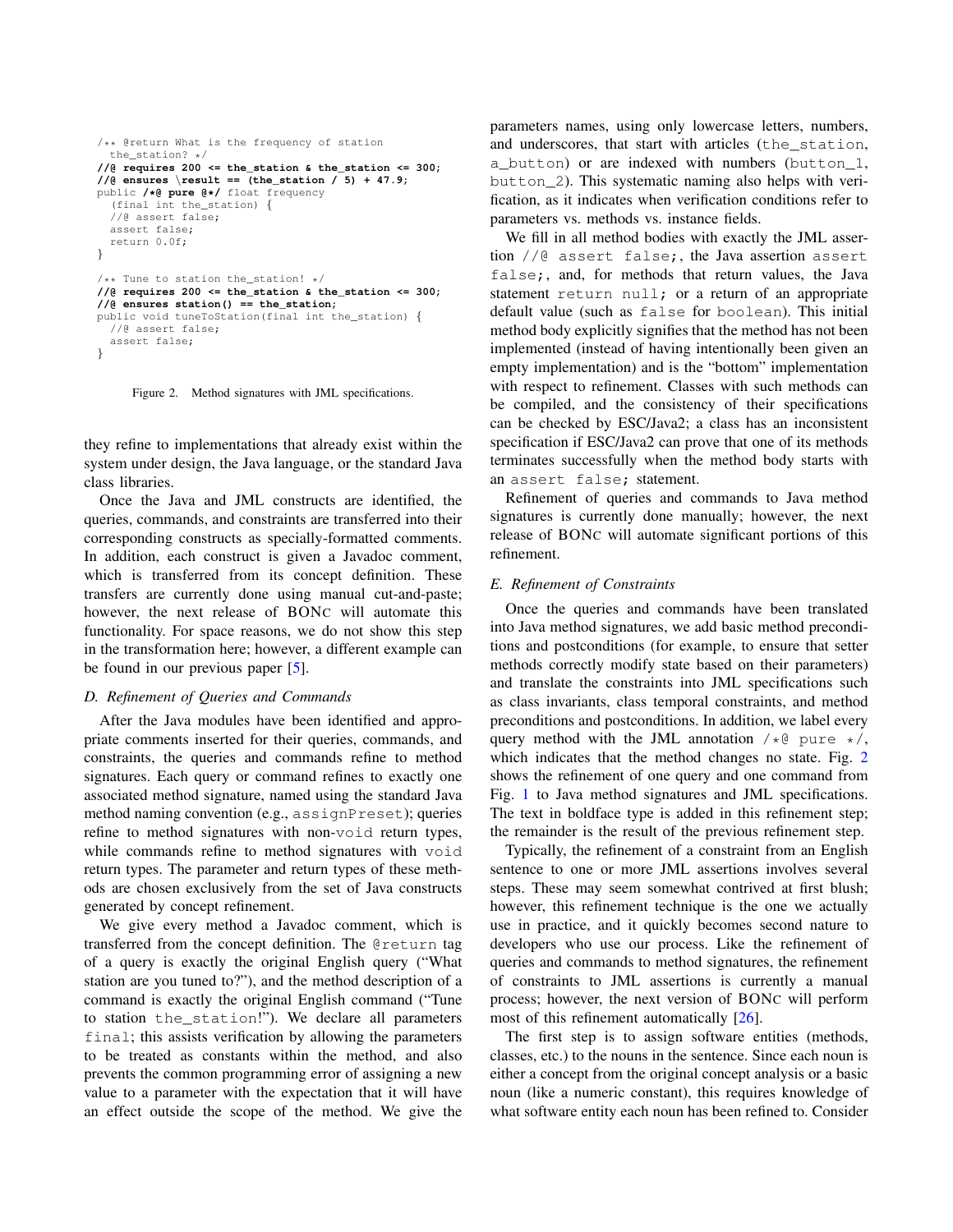the constraint on our tuner that "A station is an integer from 200 to 300 inclusive." The method "station()", an accessor that gives the currently tuned station, is assigned to the noun "station". Similarly, the integer constants 200 and 300 are assigned to the nouns "200" and "300", respectively.

Once the nouns have been replaced by software entities, the next step is to translate the rest of the English sentence into a mathematical expression. In this case, after noun substitution, we have the sentence "station() is an integer from 200 to 300 inclusive." We translate this into the mathematical expression "200  $\leq$  station ()  $\leq$  300". We then further translate this expression into valid JML syntax, to arrive at the class invariant "200  $\leq$  station () & station()  $\leq$  300".

The final step is to add method preconditions and postconditions, if required, to methods that are related to the software entities in the invariant. For example, consider the method tuneToStation(int the\_station). Its postcondition, station() == the\_station, ensures that the station has been set properly. Its precondition must therefore constructed in a way such that the invariant will never be violated by establishing the postcondition. In this case, the method parameter the\_station must be restricted to the valid range of stations, namely "200  $\leq$ the\_station & the\_station  $\leq$  300". Such preconditions can be identified during analysis, found via a manual mind's-eye weakest precondition analysis, or generated using tools like Houdini and Daikon.

Once all the constraints have been refined from English to JML, we use ESC/Java2 to type check and statically check the resulting behavioral specifications. Thus, we can determine whether there are deficiencies in the specifications before writing any of the executable program code.

## *F. Implementation*

The final step in the process, implementation of executable code, takes place only after all method signatures and JML specifications are completed. At this point, the programming is primarily a "fill-in-the-blanks" exercise to fulfill the specifications that are already in place. This involves replacing "unimplemented" method bodies with implementations that fulfill the method specifications, creating appropriate fields and constructors, and (usually) writing a main() method. We typically start by implementing simple queries, then move on to more complex methods. This strategy lends itself to incremental correctness; since more complex methods often depend upon less complex ones, having correct implementations of the latter makes for easier correct implementations of the former.

Our naming requirements for methods and method parameters were discussed above; for static fields we use the standard Java convention of naming with CAPS\_AND\_UNDERSCORES, and for instance fields we require all names to start with my\_ and contain only lowercase letters, numbers and underscores. These naming requirements enforce visible distinctions among the names of methods, static fields, instance fields, method parameters, and local variables. This has numerous desirable effects, including completely preventing the hiding of instance fields by method parameters or local variables.

As fields are created and method bodies are filled in, static analysis tools can perform correctness checks on the system even before it is completely implemented. Moreover, automated tests can be generated and repeatedly run as new code is added.

# <span id="page-5-1"></span>*G. A Note on Reversibility*

An important aspect of our development process is that it is not strictly linear, despite the fact that we have presented it as a series of refinement steps. Every one of these steps is *reversible*, and it is possible (and often necessary) to revise the outputs of any step after they are initially generated. Reversibility means that changes to the artifacts at either end of a refinement can be propagated to the opposite side of the refinement. Depending on the situation, such propagation can happen entirely manually, entirely automatically, or manually with tool assistance.

For example, one may add a new constraint at the constraint refinement step due to new information or new realizations about the system; this causes corresponding changes to the original output of the query/command/constraint generation step and subsequent steps. Similarly, one may realize at implementation that a concept is missing from the concept analysis, that two concepts that were thought be distinct are actually aspects of the same concept, that inheritance or containment relationships that should exist do not (or vice versa), etc. These changes, once made, cause corresponding changes in the concept analysis.

In order for the outputs of all the refinement steps (that is, the design documentation and the implementation) to remain consistent, the tools used in the refinement must support reversibility. Ideally, this should be transparent; for example, when using the EiffelStudio<sup>10</sup> tools for the original BON development method with Eiffel, a change in the Eiffel source code of a system is instantly reflected in its BON specification. The next release of the BONC compiler will have significant support for this kind of analysis and automatic translation. Therefore, while reversibility in our process currently must be handled manually, this will change soon as new versions of the tools are released.

### IV. PROCESS GUIDELINES

<span id="page-5-0"></span>We have developed a number of guidelines for our verification-centric process over the years, focusing on all the artifacts of software development; we use them in our own software projects, including those discussed in Section [V.](#page-7-0) Many of these guidelines, which originally required

<sup>10</sup><http://www.eiffel.com/products/studio/>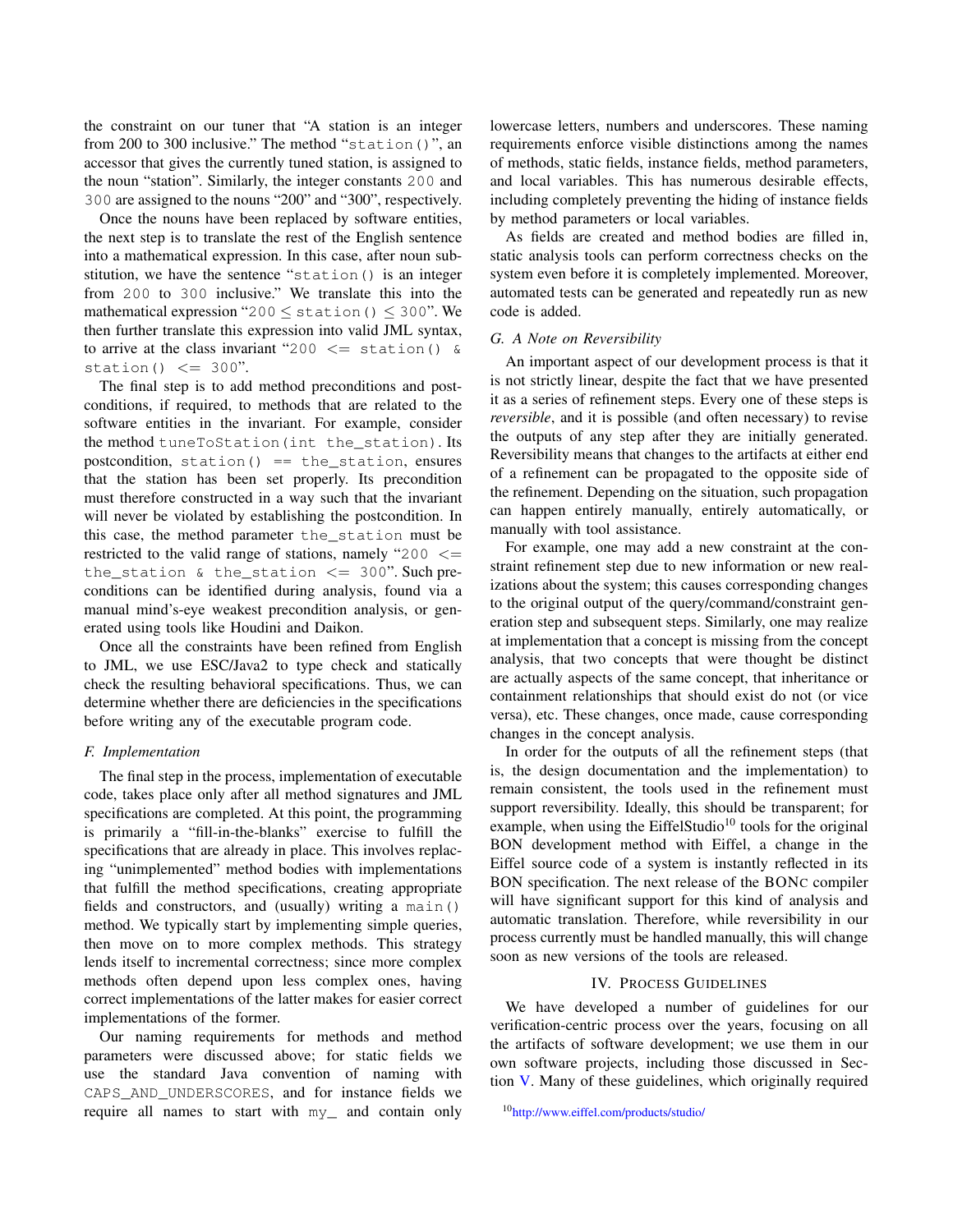significant manual enforcement effort, are now automatically checked by static analysis tools. While these guidelines are prescriptive and have worked well for us, we realize that they will not work in all environments and organizations or for all development efforts.

## *A. Coding and Documentation Standards*

Our development process relies heavily on formal specifications. However, capturing essential aspects of a system's design in a clear, concise, precise, declarative fashion is more pervasive than merely rigorous use of JML. We also document design decisions, action items, implementation tradeoffs, and more in code annotations. Our full coding standard is available in a separate document<sup>11</sup> from the KindSoftware Research Group website.<sup>12</sup> Over the past decade this standard has been adopted, in part or in full, by many other research groups and companies. Furthermore, our code annotations have formal semantics, expressed in a categorical logic called kind theory [\[27\]](#page-9-8).

*1) Documentation and Source Code Standards:* Our coding standard requires *all* Java entities—including those that are not part of the public API—to have Javadoc comments. We enforce this requirement with Checkstyle. One reason for this is consistency; having the same requirements for both "internal" and "external" documentation means less ambiguity for developers. Another reason is that IDEs can parse Javadoc comments and display them to developers in appropriate and useful contexts, even if the comments are never used to generate external documentation.

Our coding standard also specifies import guidelines, spacing and bracket placement rules, and method, field, parameter and variable name requirements, all of which are enforced by Checkstyle. This is primarily to impose discipline; we don't presume to assert that one way of placing brackets is inherently superior to another, or that our way of naming instance fields is superior to any other distinctive way of naming instance fields. Rather, we believe that it is necessary both to enforce visual *consistency* in a code base and to mandate visible *distinctions* among the various constructs (static fields, instance fields, etc.).

*2) Code Size and Complexity:* Most of the tools we use perform modular checking, but some—due more to technical than theoretical reasons—act on entire systems. For example, jmlc takes several minutes on a modern machine to compile ESC/Java2 (a codebase with around 600 annotated classes and around 150K "raw" LOC). Compiling, statically checking overly complex methods, and running full unit tests takes significant time.

Thus, our rules of thumb are that each method should (1) be no longer than (literally) a hands-width on the screen and (2) have a cyclomatic complexity [\[28\]](#page-9-9) of at most 6. These rules, which are enforced automatically by Checkstyle and PMD, directly impact both program design and refinement, and indirectly impact verification condition generation (and therefore prover performance and behavior).

#### *B. Continuous Verification and Testing*

We strongly encourage developers to continuously perform builds, run static checks, and execute unit tests. When using command-line tools or manually triggered builds, this means clicking a button or twitching a finger *after every few lines of documentation, specification, or code are written or modified*. Appropriately-configured modern IDEs trigger the tools automatically. For example, in the configuration shipped with the Mobius PVE, if all options are enabled, two compilers and a half dozen static checkers are automatically run *every time a class is saved*. The feedback provided by this continuous verification process allows a developer to quickly find and fix potential issues before they snowball into all-night bug hunting or refactoring sessions.

*1) Verification vs. Testing:* Deciding where to focus verification effort is critical to successful adoption of formal methods. Some subsystems simply cannot be verified with a reasonable amount of effort due to a variety of constraints (technical, social, and legal). These may include model complexity, rapidly changing requirements that necessitate major design or code changes (and thus, new specifications and re-verification), or even a lack of source availability. Other subsystems cannot be fully tested due to challenges like state space explosion, which we believe is usually the result of poor API design or limited use of invariants $13$ . Static analysis is exactly what is called for in these subsystems.

In general, our rules are: (1) enable all runtime assertion checking, so long as it does not increase execution time or resource utilization beyond reasonable limits; (2) perform full unit testing on all modules that do not have complex external state dependencies; (3) perform static checking of code style, complexity, and common design and programming errors on the entire system; (4) perform lightweight extended static checking (for null pointer dereferences, invalid class casts, array index bounds violations, etc.) on the entire system; and (5) perform full extended static checking on critical subsystems.

*2) Unit Test Thoroughness:* When unit testing in a verification-centric process, it is not immediately clear how much testing is "enough". Attempting to obtain 100% value, branch, or statement coverage is a rabbit-hole we dare not crawl down [\[29\]](#page-9-10).

However, with specification-based testing tools like JML-JUnit, obtaining 90% coverage of even a large system typically requires only an afternoon or two of work. Since the JML-JUnit tests are automatically generated, they can

<sup>11</sup>[http://www.kindsoftware.com/documents/whitepapers/code](http://www.kindsoftware.com/documents/whitepapers/code_standards/) standards/ <sup>12</sup><http://www.kindsoftware.com/>

<sup>&</sup>lt;sup>13</sup>We have no hard evidence for this thesis, which represents an excellent opportunity for future empirical research.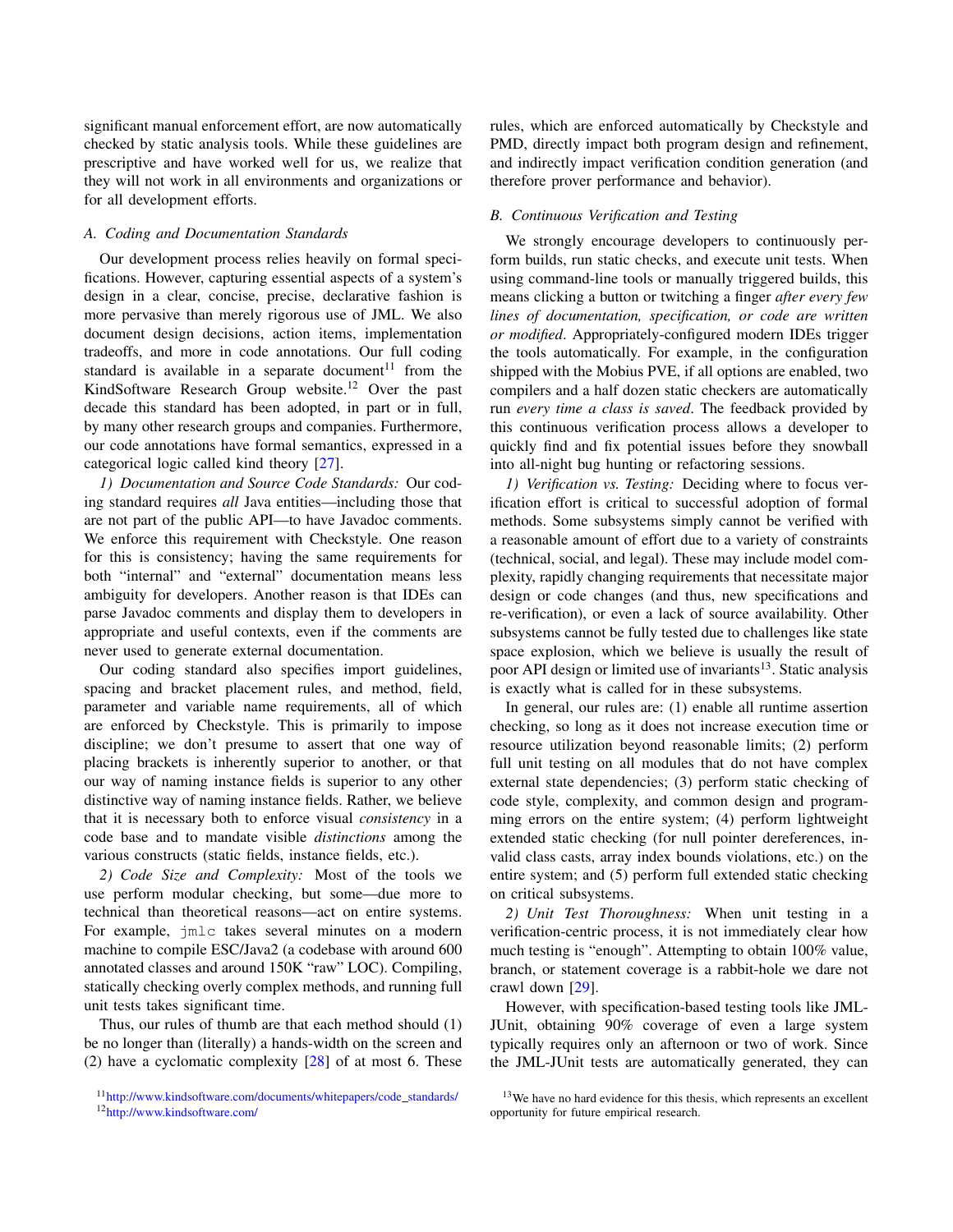adapt to changes in requirements and architecture without developer intervention.

We believe that recent work by ourselves and others on identifying interesting data values [\[30\]](#page-9-11) holds a great deal of promise. A new version of JML-JUnit under development takes such analyses a significant step forward in the form of specification-aware, semantically rich reflective unit test generation.

### V. CASE STUDIES

<span id="page-7-0"></span>This development process and these tools have been used in numerous case studies over the past several years, a number of which have been published in various fora [\[4\]](#page-8-3), [\[31\]](#page-9-12)–[\[35\]](#page-9-13). In this section we briefly summarize some of these. Details about others are available in the cited papers, and much more information than can be included here (for space reasons) is available by downloading the actual software systems.

### *A. Student Coursework*

*1) The Eindhoven OOTI Course:* A postgraduate course in applied formal methods has been taught at TU/Eindhoven for several years. Small teams of students design, implement, test, and verify medium-sized smart-card-based systems. Students verify the applet that runs on the smart-card (in JavaCard [\[36\]](#page-9-14)) and unit and system test their terminal software. Example systems include digital wallets, "value club" point cards, petrol rationing chits, etc.

*2) Undergraduate Software Engineering at UCD:* The undergraduate software engineering project courses at University College Dublin use our process starting from the students' first year. Students work in small teams on a variety of software projects. Team sizes, problem complexity, and program sizes grow as the students mature. Nearly a hundred different systems have been built over the past three years, including everything from a Guinness screen saver (in the first-year course) to new implementations of classic 8-bit Commodore 64 games like "Space Taxi" (in the third-year course). All student projects are open source and available for download from collaborative development environments hosted at UCD or from the authors.

#### *B. Production Systems*

*1) ESC/Java2:* We use our process in the development of the ESC/Java2 tool itself, in the belief that we must actually apply our methods if we intend to recommend them to others. As a result, ESC/Java2 is a robust and well tested piece of software. In addition, because ESC/Java2 is a complex system—comprising around 600 classes for a total of approximately 150K "raw" LOC—our use of the process has provided valuable insights about where performance improvements must be made in the various verification tools.

*2) The KOA System:* In 2003, the Dutch Parliament commissioned an Internet-based remote voting system for use by Dutch expatriates. This system, called KOA, was constructed by the SoS group at Radboud University Nijmegen. The system was partitioned into three components: file I/O, graphical I/O, and the "core" data structures and algorithms. Because of time constraints imposed by the Dutch government (the system was to be developed and delivered in only *four weeks*, with only three developers), the full verification-centric process was used only on the core subsystem, though the other subsystems were also given partial JML specifications. The process yielded a working system that has been used in an EU Dutch election, along with a set of nearly 8,000 automatically-generated unit tests with 100% code coverage and a 100% success rate. There are no known bugs in this system, and several followup analyses, both by new research group members and by external teams (e.g., at MIT), have found no errors in the specification or implementation of this system.

### VI. RELATED WORK

While our language of choice is Java, and our tools of choice are JML and ESC/Java2, there are a number of other languages and tools available that can be used to implement a development process similar to ours. We are unaware, however, of any work that ties together rigorous objectoriented software engineering techniques with continuous verification in as comprehensive a way as we have described.

The Spec# programming system from Microsoft Research [\[37\]](#page-9-15) includes both an extension to the C# programming language that supports contracts (class invariants, method preconditions and postconditions) and a static program verifier. Spec# can be used to apply our development process to C# applications. However, Spec# does not support some of the advanced modeling capabilities of JML, and lacks support for abstracting refinement to requirements.

SPARK-Ada [\[38\]](#page-9-16) is a safe subset of the Ada programming language, and a corresponding toolset, designed for developing high-reliability software. Like JML, formal annotations in SPARK are written as specially-formatted comments. The SPARK toolset performs static analysis similar to that of ESC/Java2, though in a sound fashion. Some of our development process can be applied to SPARK-Ada systems; however, because SPARK has minimal support for the object-oriented constructs of Ada, one must perform refinement in a data and procedural fashion, targeting Ada *modules* rather than *classes*.

The B method and its associated system, both historical/commercial [\[39\]](#page-9-17) and modern/open source [\[40\]](#page-9-18), also focus heavily on a refinement-centric approach to software construction. Our method and process differ from the B approach in two main ways: first, B does not support refinement above the level of an abstract machine, and thus does not abstract refinement to requirements; second,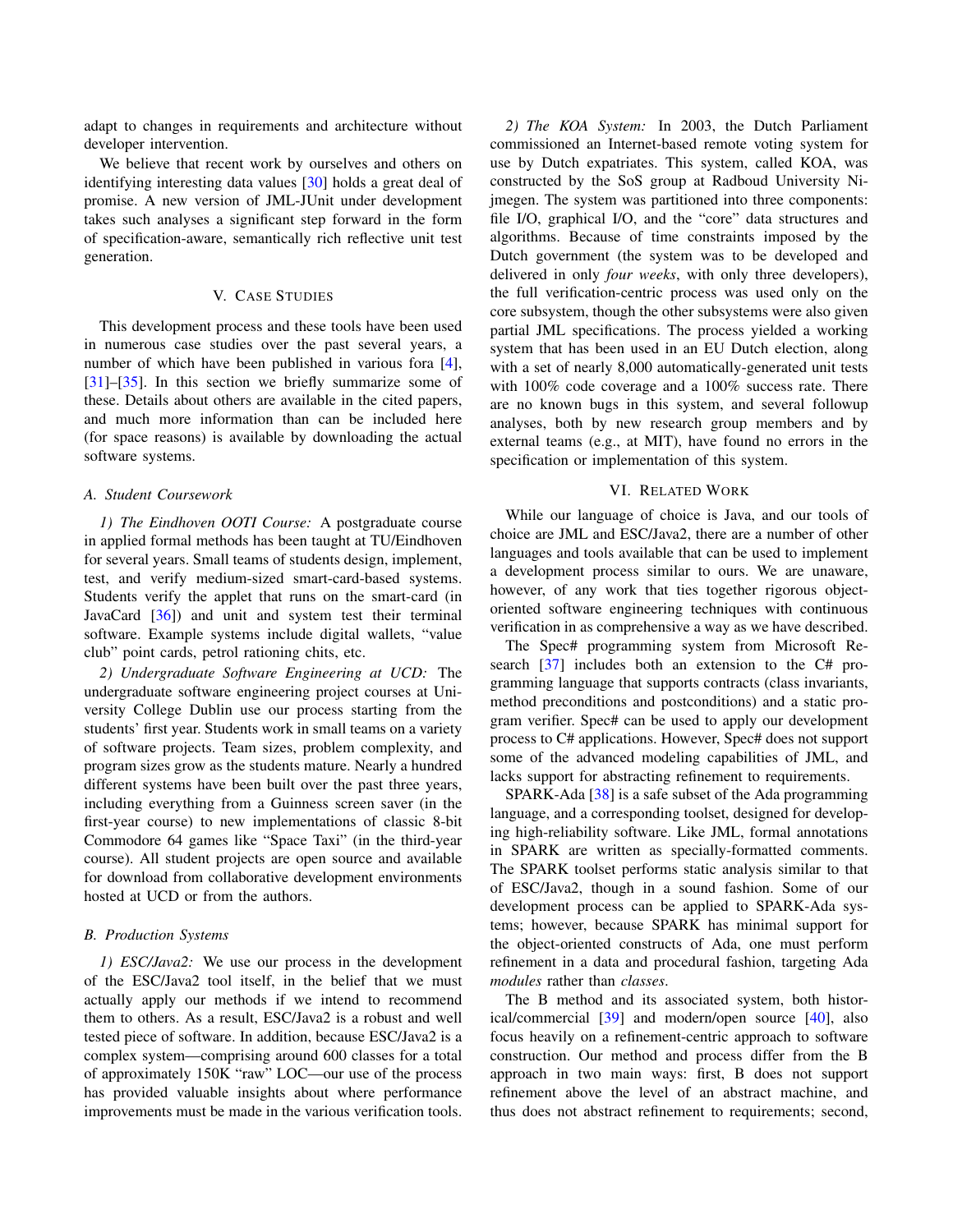B focuses on *generating* program code. In contrast, our approach focuses on refinement to *and from* program code, including code that was written from scratch without regard to our refinement semantics, methodology, or process.

SpecWare [\[41\]](#page-9-19) is an automated software development system that uses rigorous stepwise refinement to transform abstract system models into concrete applications. Like B, SpecWare has little support for bidirectional refinement and no support for refinement to requirements.

# VII. CONCLUSION

We have described a complete, verification-centric software development process for sequential Java systems based on the Java Modeling Language and a host of supporting tools. While we have provided several examples of its successful application, we have also discussed two undeniable factors—tool performance, and the fact that many of the tools currently do not support all the features of modern Java—that act to limit its widespread adoption. The tools are rapidly evolving to address these issues, and we continually refine the process as we (and others) develop new verification tools and improve the performance of existing ones. We are optimistic that we will be able to apply our process to modern Java systems in the near future.

While many teams that define new concepts and artifacts for software engineering rarely, if ever, use their own concepts and artifacts in *real systems construction*, we use the verification-centric process described here to develop our own software systems and we enthusiastically teach it in our software engineering classes. We believe that our particular combination of methodology, process, specification languages, and implementation with broad and deep tool support represents one of the most widely used, widely taught, and broadly applied concrete examples of dependable software development available today.

#### **REFERENCES**

- <span id="page-8-0"></span>[1] B. Meyer, *Object-Oriented Software Construction*, 2nd ed. Prentice–Hall, Inc., 1988.
- <span id="page-8-1"></span>[2] K. Waldén and J.-M. Nerson, Seamless Object-Oriented Soft*ware Architecture - Analysis and Design of Reliable Systems*. Prentice–Hall, Inc., 1995.
- <span id="page-8-2"></span>[3] G. T. Leavens, Y. Cheon, C. Clifton, C. Ruby, and D. R. Cok, "How the design of JML accommodates both runtime assertion checking and formal verification," in *Proceedings of the International Symposium on Formal Methods for Components and Objects (FMCO) 2002*, ser. Lecture Notes in Computer Science, vol. 2852. Springer-Verlag, 2003, pp. 262–284.
- <span id="page-8-3"></span>[4] J. R. Kiniry and D. R. Cok, "ESC/Java2: Uniting ESC/Java and JML," in *Proceedings of the International Workshop on the Construction and Analysis of Safe, Secure and Interoperable Smart Devices (CASSIS) 2004*, ser. Lecture Notes in Computer Science, no. 3362. Springer-Verlag, 2005.
- <span id="page-8-4"></span>[5] J. R. Kiniry and D. M. Zimmerman, "Secret ninja formal methods," in *15th International Symposium on Formal Methods (FM)*, Turku, Finland, May 2008.
- <span id="page-8-5"></span>[6] B. Meyer, *Reusable Software: The Base Object-Oriented Component Libraries*, ser. The Object-Oriented Series. Prentice–Hall, Inc., 1994.
- <span id="page-8-6"></span>[7] Sun Microsystems, "JavaDoc tool and API," Sun Microsystems, 2002, available via [http://java.sun.com/j2se/javadoc/.](http://java.sun.com/j2se/javadoc/)
- <span id="page-8-7"></span>[8] E. Bezault, M. Howard, A. Kogtenkov, B. Meyer, and E. Stapf, "Eiffel analysis, design and programming language," ECMA International, Tech. Rep. ECMA-367, Jun. 2005.
- <span id="page-8-8"></span>[9] Y. Cheon, G. T. Leavens, M. Sitaraman, and S. Edwards, "Model variables: Cleanly supporting abstraction in design by contract," *Software—Practice and Experience*, vol. 35, no. 6, pp. 583–599, May 2005.
- <span id="page-8-9"></span>[10] P. Chalin, J. R. Kiniry, G. T. Leavens, and E. Poll, "Beyond assertions: Advanced specification and verification with JML and ESC/Java2," in *Proceedings of the International Symposium on Formal Methods for Components and Objects (FMCO)*, ser. Lecture Notes in Computer Science, vol. 4111. Springer-Verlag, 2006, pp. 342–363.
- <span id="page-8-10"></span>[11] D. L. Parnas and P. C. Clements, "A rational design process: How and why to fake it," *IEEE Transactions on Software Engineering*, vol. SE-12, no. 2, pp. 251–257, Feb. 1986.
- <span id="page-8-11"></span>[12] G. T. Leavens, Y. Cheon, C. Clifton, C. Ruby, and D. R. Cok, "How the design of JML accommodates both runtime assertion checking and formal verification," in *Proceedings of the International Symposium on Formal Methods for Components and Objects (FMCO) 2002*, ser. Lecture Notes in Computer Science, vol. 2852. Springer-Verlag, 2003, pp. 262–284.
- <span id="page-8-12"></span>[13] L. Burdy, Y. Cheon, D. Cok, M. Ernst, J. Kiniry, G. T. Leavens, K. Leino, and E. Poll, "An overview of JML tools and applications," *International Journal on Software Tools for Technology Transfer*, Feb. 2005.
- <span id="page-8-13"></span>[14] P. Chalin, P. R. James, and G. Karabotsos, "JML4: Towards an industrial grade IVE for Java and next generation research platform for JML," in *International Conference on Verified Software: Theories, Tools, Experiments (VSTTE)*, Toronto, Canada, Oct. 2008.
- <span id="page-8-14"></span>[15] C. Flanagan, K. Leino, M. Lillibridge, G. Nelson, J. B. Saxe, and R. Stata, "Extended static checking for Java," *ACM SIGPLAN Notices*, vol. 37, no. 5, pp. 234–245, 2002.
- <span id="page-8-15"></span>[16] J. Kiniry and A. Morkan, "Soundness and completeness warnings in ESC/Java2," in *5th International Workshop on the Specification and Verification of Component-Based Systems (SAVCBS)*, Portland, Oregon, 2006.
- <span id="page-8-16"></span>[17] M. Janota, R. Grigore, and M. Moskal, "Reachability analysis for annotated code," in *Sixth International Workshop on Specification and Verification of Component-Based Systems (SAVCBS)*, Dubrovnik, Croatia, Jun. 2007.
- <span id="page-8-17"></span>[18] M. Janota, "Assertion-based loop invariant generation," in *1st International Workshop on Invariant Generation (WING)*, Hagenberg, Austria, 2007.